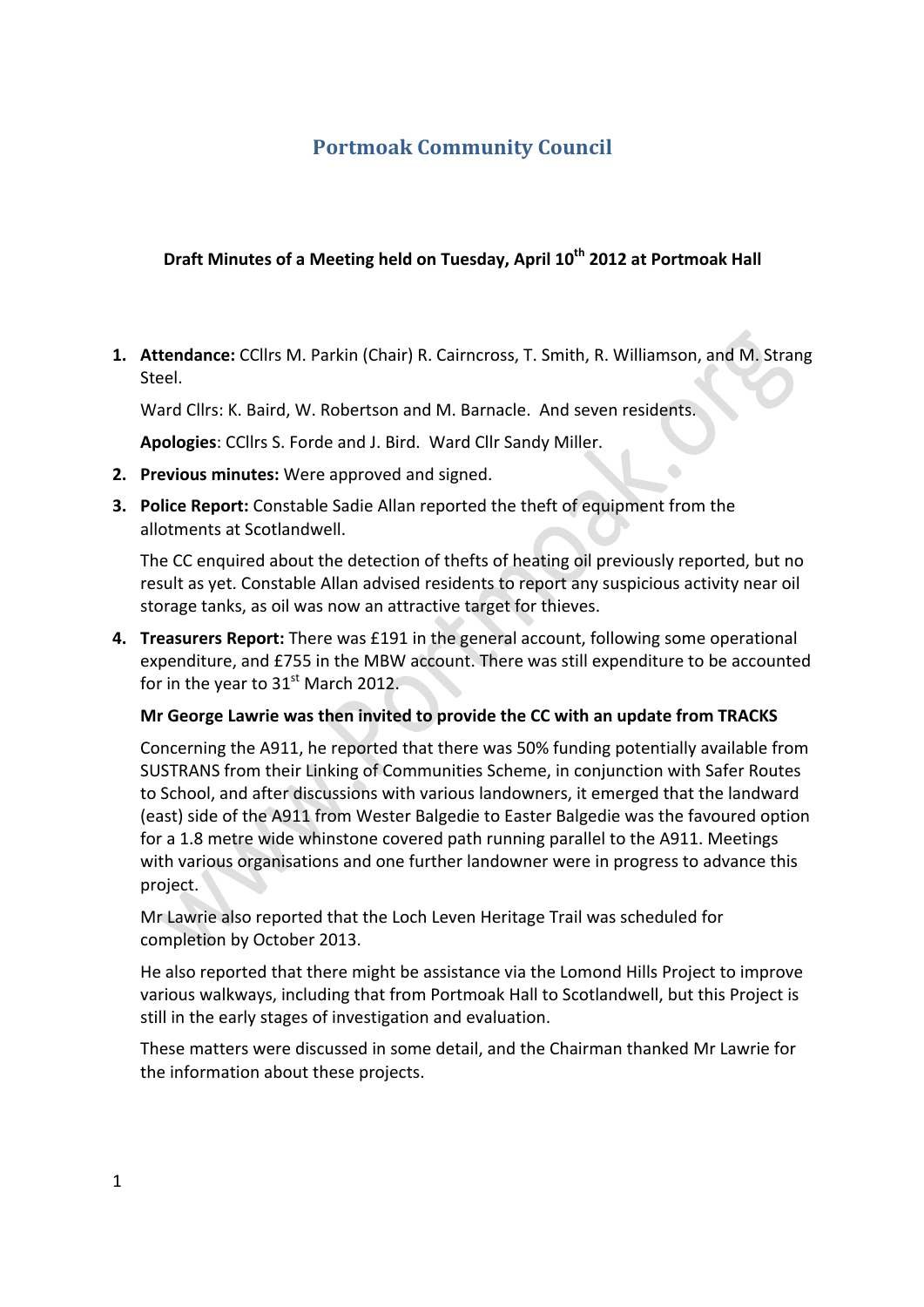#### **5. Matters arising from previous meetings:**

#### *Mini Roundabout or Build Out at Wellside Park.*

The CC was aware of the need for either a mini roundabout, or a build out and bollard at this location, and a site visit last year with Ms Jill Robinson of PKC Roads, and the CC, had centred on the latter option. Ward Cllr Willie Robertson however advised that the developer of Wellside was required to build a mini roundabout under the terms of planning obligations for the site. The CC would therefore speak to Ms Robinson at PKC Roads to clarify the position, and to prevent duplication of works.

#### *Kinnesswood Bus Shelter*

PKC had promised to undertake some remedial and maintenance work on the bus shelter after April 2012, in conjunction with Kinnesswood in Bloom. The Chairman agreed to progress this.

#### **Dog Waste at Grahamstone**

Although it had been agreed that the CC members would conduct their own survey as to the need for a dog waste bin at the top of Grahamstone, this had not been done. It was agreed that this matter should be closed.

# *Flash flooding at Wester Balgedie*

The reasons for this were discussed at length, and a solution was suggested by a resident, which was the replacement of a broken clay pipe running from a water storage tank at the head of the village. The resident, himself a farmer, explained how the existing drain had become broken by tree roots, and that the cure was the laying of a new plastic pipe. Cllr Cairncross undertook to pursue this possibility.

#### *Blocked Ditch on B919 at Newlands Farm*

The owner of Newlands Farm was present, and he reported that Tayside Contracts had twice tried to cure this problem but without success. The owner felt that the work undertaken was inappropriate, and a different approach was needed. Cllr Baird, who had been dealing with this problem, undertook to pursue this again. The CC suggested that PKC should not pay Tayside Contracts until the work was satisfactorily completed.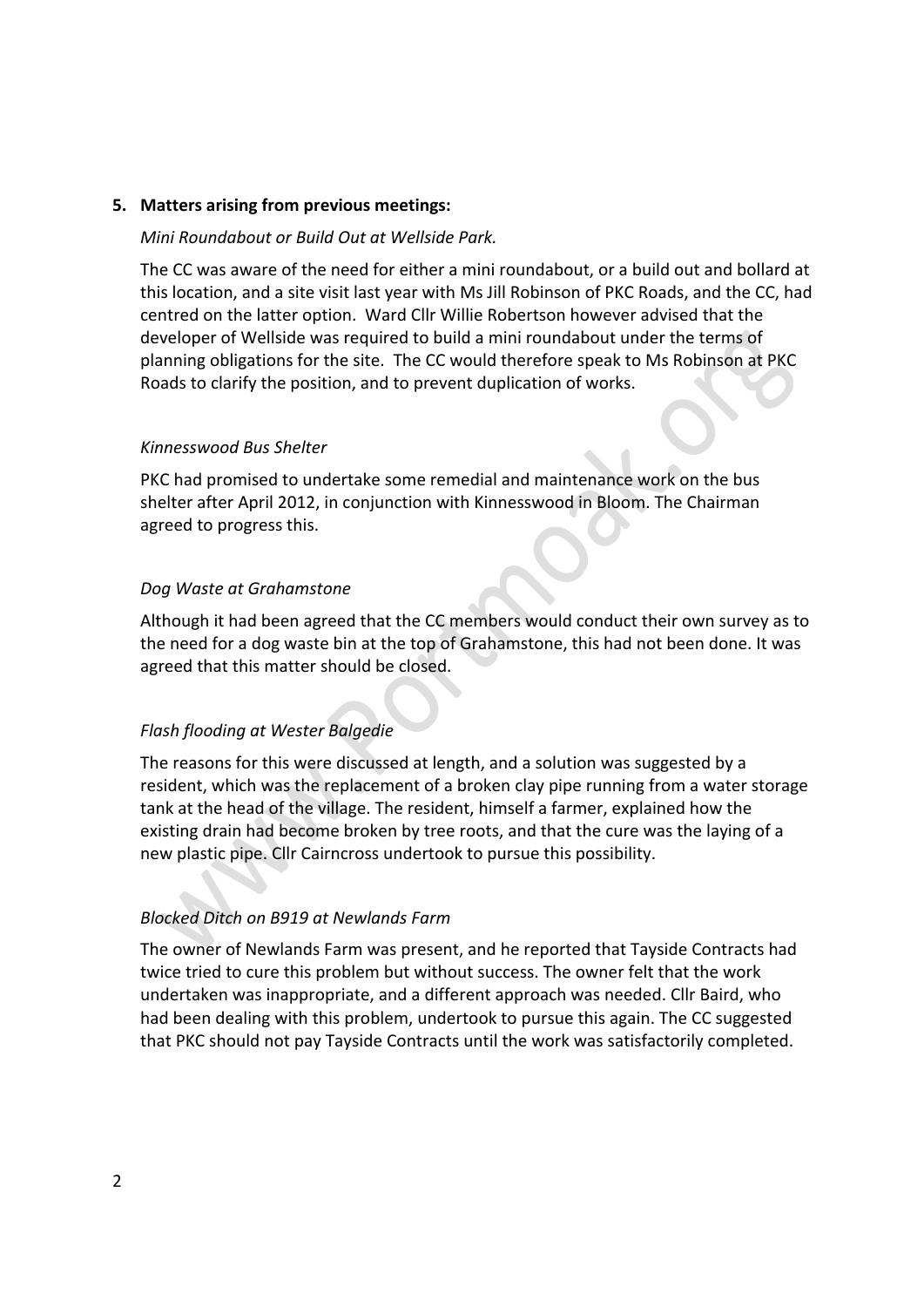### *Water Leak on West side of A919*

The CC had reported this suspected water main leak on  $13<sup>th</sup>$  March this year, and it had been immediately identified and inspected by Scottish Water. It was reported that the water main in question had been repaired on  $10<sup>th</sup>$  April.

# **6. Reports**

# **Roads and Paths**

It was agreed that a list of Core Paths in Portmoak, but only those identified as priority paths, would be submitted to PKC for their consideration of funding for items such as signposting and maintenance. 

PKC would then decide which of these paths deserved attention from their limited funds.

It was noted that PKC Access Officers had already asked for this information, and this would now be provided urgently by CCllr Tom Smith.

It was also agreed that Mr Dave Stubbs, Access Officer at PKC, would be asked to clarify the responsibility for the clearance of Core paths overcome by vegetation, and thus rendered impassable. It was noted by CCIIr Malcolm Strang Steel that while PKC has the power to keep Core Paths free from obstruction, it is under no obligation to do so.

# **Planning**

The Community Council had considered, and had no objection to the following applications;

12/00221/FLL Loch Leven's Larder, Wester Balgedie, Kinross; Modification of previous consent – Formation of extension.

12/00300/FLL East Brackley Steading Cottage, Kinross; Alteration and extension to dwellinghouse.

12/00364/FLL Land 20 metres east of Climpy Cottage, Leslie Road, Scotlandwell; Erection of dwelling-house.

12/00521/FLL Avalon, Main Street, Kinnesswood; Alterations and erection of a balcony.

12/00404/FLL Land 200 metres south west of Loch Leven's Larder, Wester Balgedie; Change of use of agricultural land to form cricket ground, erection of pavilion, formation of access road, car parking, and associated works.

The Community Council objected to the following application;

12/00261/FLL Land at Young's Moss, Scotlandwell; Erection of a dwelling-house.

CCIIr Cairncross reported that the CCs response to the Draft Local Development Plan had been submitted to PKC, and a copy was available on the CC website. It had also been circulated to Ward Councillors. The Chairman thanked CCllr Cairncross for the considerable